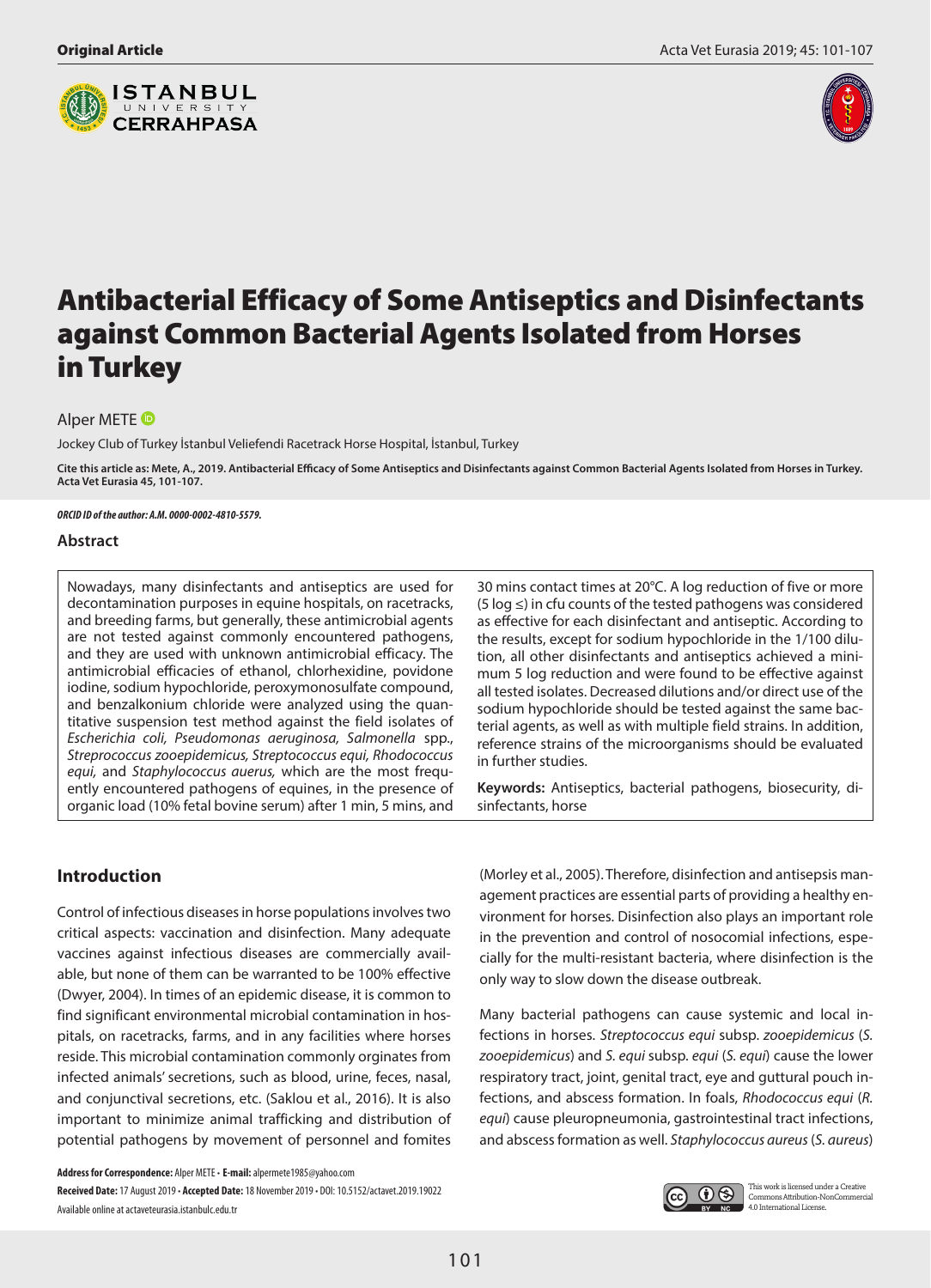may cause wound infections, mastitis, and abscess formation. *Salmonella* spp. are mostly isolated from the gastrointestinal tract infections and neonatal sepsis. *Escherichia coli* (*E. coli*) may cause genital tract infections, mastitis in mares, and septicemia in neonatal foals. *Pseudomonas aeruginosa* (*P. aeruginosa*) cause genital tract infections and mastitis in mares (Sellon and Long, 2013). These bacterial agents can survive on environmental surfaces for long periods with a possible transmission to susceptible hosts. Therefore, it is imperative to use an effective disinfectant/antiseptic to prevent the spread of these agents (Köse and Yapar, 2017).

In field conditions, a good disinfectant should be effective in the presence of organic matter, such as blood, urine, feces, and other body secretions; have a low or zero toxicity against animals; and show the bactericidal activity in a relatively short period of time. Among the horse pathogens, gram-positive and gram-negative bacteria and enveloped viruses are considered to be susceptible to the disinfectants in the absence of organic load. But besides these generalizations, because they are in the same susceptibility category, *Salmonella* species are extremely difficult to eliminate from horse facilities (Dwyer, 2004).

In Turkey, many commercially available antiseptics and disinfectants with different active ingredients are used in equine industry for decontamination of the bacterial agents. But to the best of author's knowledge, no antimicrobial efficacy studies with commercially available antiseptics and disinfectants were performed against the reference and field strains of the horse bacterial pathogens up to this date in Turkey.

The aim of this study was to evaluate the antibacterial effectiveness of disinfectants and antiseptics often used in equine facilities and hospitals, including sodium hypocloride (household bleach), potassium peroxymonosulfate (Virkon S; İstanbul, Turkey), and benzalkonium chloride (Quaternary ammonium compound-QAC, Zefirolum; İstanbul, Turkey) as disinfectants as well as ethanol, povidone iodine (Poviiodeks; İstanbul, Turkey), and chlorhexidine (Hibitanol; İstanbul, Turkey) as antisep-

**Table 1.** Sample type isolated, date of isolation, and geographical isolation region of the bacterial isolates used in the study

| Isolate              | Sample type isolated      | Geographical origin |
|----------------------|---------------------------|---------------------|
| <b>Gram positive</b> |                           |                     |
| S. zooepidemicus     | Tracheal wash fluid       | İstanbul            |
| S. equi              | Guttural pouch wash fluid | İstanbul            |
| S. aureus            | Skin wound swab           | İstanbul            |
| R. equi              | Tracheal wash fluid       | İzmit               |
| <b>Gram negative</b> |                           |                     |
| F. coli              | Intrauterine swab         | Thrace              |
| P. aeruginosa        | Intrauterine swab         | Thrace              |
| Salmonella spp.      | Rectal swab               | İstanbul            |

tics against the field isolate of gram-positive species such as *S. zooepidemicus*, *S. equi*, *S. aureus*, and *R. equi*, and gram-negative species such as *P. aeruginosa*, *E. coli,* and *Salmonella* spp. in the presence of organic load to examine the antimicrobial activities of the commercial compound(s) commonly used in horse care facilities and hospitals in Turkey.

# **Materials and Methods**

# **Bacterial Strains**

The field isolates of *S. zooepidemicus*, *S. equi*, *S. aureus*, *R. equi*, *E. coli*, *P. aeruginosa*, and *Salmonella* spp. were used in the study. The isolation side, date of isolation, and isolation region in the country were shown in the table below (Table 1). Briefly, all clinical samples were streaked to 5% sheep blood agar and MacConkey agar, and they were incubated at 37°C in both aerobic and microaerophilic (5% CO<sub>2</sub>) conditions for 48 hours. In addition, rectal swab samples were also inoculated in selenite broth for 18 hours and passaged to the XLD agar media for *Salmonella* spp. isolation. Suspected colonies were identified with routine methods, such as colony morphology, microscopic morphology, and gram characteristics, catalase, oxidase, and other biochemical tests using the BBL crystal E/NF and gram-positive identification systems (Becton Dictinson; Sparks, U.S.). After the identification process, the isolates were passaged into tryptone soy broth (TSB) (Oxoid; Basingstoke, UK), containing 20% glycerol, and stored at −20°C until laboratory analysis. The isolates were revived by passaging to the tryptone soy agar (TSA) (Oxoid; Basingstoke, UK) from the storage media.

# **Disinfectants and Antiseptics**

Commercially available three different classes of disinfectants and three different classes of antiseptics were chosen to represent different range of active compounds in the present study. Disinfectant/antiseptic classes, active ingredients, and the dilutions used in the experiment are given in Table 2. Disinfectants and ethanol were diluted using tap water of 207 mg  $\text{CaCO}_{3}/\text{L}$ hardness in each test tube. The hardness of the tap water was determined with SM 2340:B; ISO 17294-2 (ICP-MS) method by a private enviromental analysis laboratory (Çevre Industrial Analysis Laboratory, İstanbul, Turkey).

# **Culture Media**

Tryptone soy broth and TSA were used for maintenance and determination of viable cell counts in the experiment.

# **Neutralization Media**

Neutralization solution was prepared by using a mixture of tryptone (5.0 g/L), yeast extract (2.5 g/L), dextrose (10.0 g/L), sodium thioglycollate (1.0 g/L), sodium thiosulphate (6.0 g/L), sodium bisulphite (2.5 g/L), llecithin (7.0 g/L), polysorbate 80 (5.0 g/L), and bromocresol purple (0.020 g/L). The final pH values of neutralization media were measured and adjusted to 7.6±0.2 before use.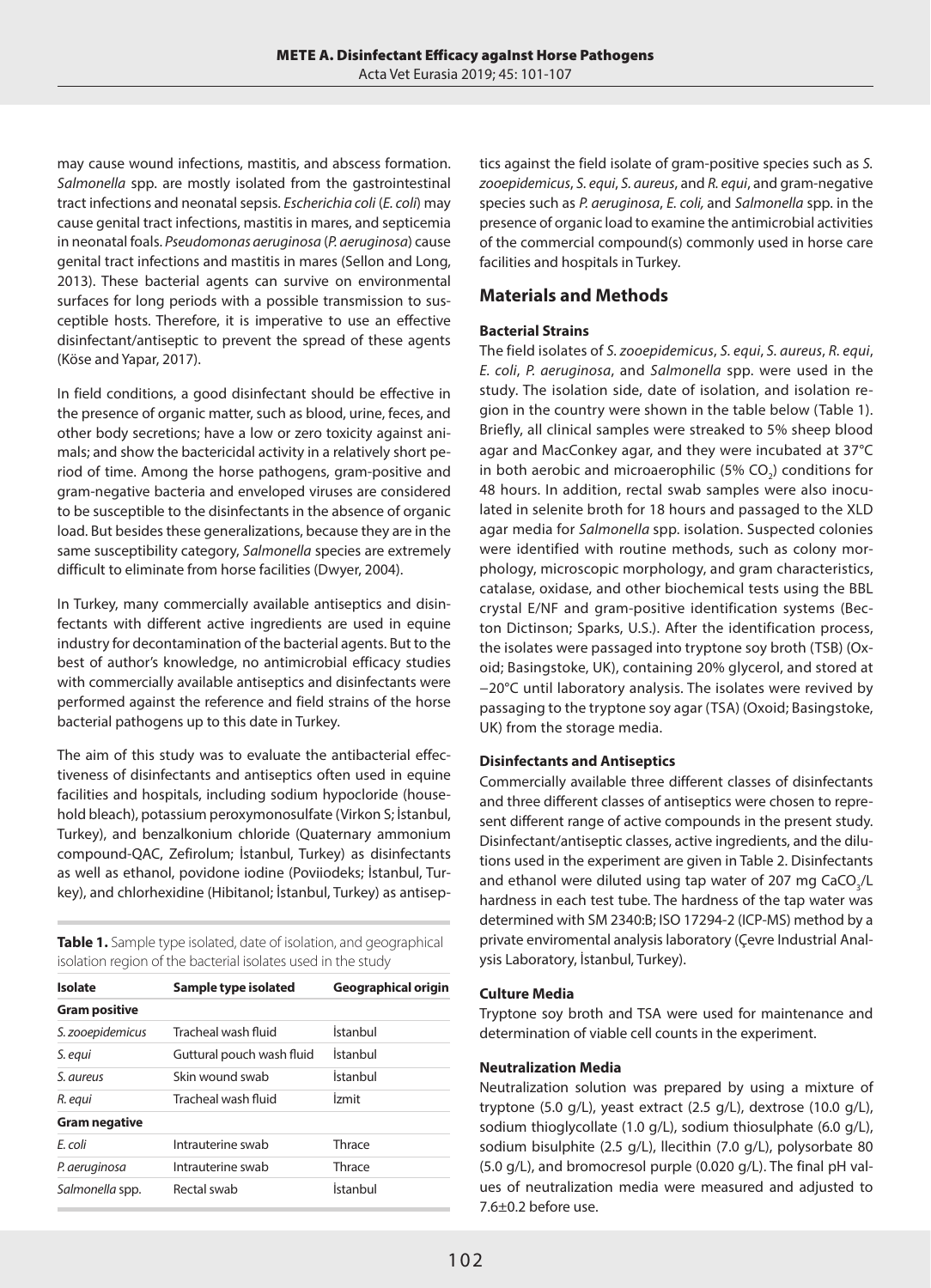| Disinfectant/antiseptic name | Disinfectant/antiseptic class | <b>Active ingredient</b>          | <b>Used dilution</b> |
|------------------------------|-------------------------------|-----------------------------------|----------------------|
| Virkon-S                     | Peroxygen compounds           | Potassium peroxymonosulfate (50%) | 1:100                |
| <b>Zefirolum</b>             | OAC.                          | Benzalkonium Chloride (10%)       | 1:100                |
| Household bleach             | Chlorine compounds            | Sodium hypochloride (5.25%)       | 1:100                |
| Ethanol                      | <b>Alcohols</b>               | Ethanol (70%)                     | Direct use           |
| Poviiodeks                   | lodine compounds              | Povidone iodine (10%)             | Direct use           |
| Hibitanol                    | <b>Biguanides</b>             | Chlorhexidine (4%)                | Direct use           |
|                              |                               |                                   |                      |

**Table 2.** Name, class, active ingredients, and dilutions of the disinfectants and antiseptics used in the study

#### **Organic Load**

Fetal bovine serum (FBS) at a final solution of 10% was used in the experiment.

#### **Contact Time**

Contact times of 1 min, 5 mins, and 30 mins at 20°C for each disinfectant/antiseptics against the bacterial suspensions were included in the experiment.

#### **Experiment Control Procedures**

Three control procedures were performed to demonstrate the validity of the experiment. Standard tap water that was used in the dilution of the antiseptics and disinfectants was controlled for the lethal effect against bacterial growth. Bacterial growth for all microorganisms tested in the study was determined in TSA after a 24-hour incubation at 37°C. The neutralizan solution used in the study was also checked for the lethal effect on the bacterial growth.

Standard tap water was used in the dilution of the antiseptics/ disinfectants and controlled for the lethal effect against bacterial growth. For the evaluation, 1 mL of bacterial suspension and 1 mL of organic substance were added to 8 mL of tap water instead of disinfectant/antiseptic and then incubated for 5 minutes at room temperature. After incubation, 0.1 mL of the incubated suspension was inoculated into TSA and incubated at 37°C for 24 hours and checked for bacterial growth.

The neutralizan solution used in the study was controlled for the lethal effect against bacterial growth. For the evaluation; 8 mL of neutralizan solution and 1 mL of sterile distilled water were added to 1 mL of bacterial suspension and then incubated for 5 minutes at room temperature. After incubation, 0.1 mL of the incubated suspension was inoculated to TSA and incubated at 37°C for 24 hours and checked for bacterial growth.

The effect of the neutralizan solution for each antiseptics/disinfectant used in the study was checked. For control, 1 mL of bacterial suspension and 1 mL of sterile distilled water were added to 8 mL of neutralized disinfectant solution and then incubated for 5 minutes at room temperature. After incubation, 0.1 mL of the incubated suspension was inoculated to TSA and incubated at 37°C for 24 hours and checked for bacterial growth.

## **Test Method**

The effectiveness of the disinfectants was evaluated by the method of quantitative suspension test (Ismail et al., 2015). Broth cultures of bacterial strains were stored at −20°C until the experiments. Cultures were brought to room temperature, and then 0.1 mL of broth cultures were inoculated to TSA, being allowed to grow at 37°C for 24 hours. A subculture was performed for each bacterial strain, and the second subcultures of the bacterial strains were used in the study. All suspensions from the second subcultures were prepared with TSB and adjusted to 1.5x10<sup>8</sup> cfu (colony forming unit)/mL by plate surface spread viable counting method. The bacterial suspensions were maintained at room temperature and used within 2 hours.

Prior to testing, all reagents were brought to 20°C in water bath. Disinfectant/antiseptics were diluted with tap water as recommended by the manufacturers. 1 mL of FBS solution was added to 8 mL disinfectant/antiseptic solution and mixed by vortexing and left for 30 minutes. 1 mL of bacterial suspension was added to the mixture and inoculated at 20°C for 1 min, 5 mins, and 30 mins, respectively. After contact time of the bacterial strain with the disinfectant/antiseptic solution, 1 mL of disinfectant/antiseptic+bacterial strain mixture was added to 8 mL of neutralization media with 1 mL sterile distilled water and inoculated for 5 minutes at 20°C.

After the neutralization step, 100 µl of mixture was inoculated to the TSA with serial dilutions up to 10<sup>-5</sup> at 37°C for 18 hours to determine cfu counts.

Reduction of viability of the microorganisms were calculated according to the following formula:

$$
R = \frac{N \times 10^{-1}}{Na}
$$

where R is the reduction in viability, N is the cfu count of the initial test suspension, and Na is the cfu count of the mixture at the end of the contact time with the disinfectant/antiseptic suspension.

A minimum log reduction of 5 (5 log≤) was defined as effective for the disinfectants/antiseptics used in the study.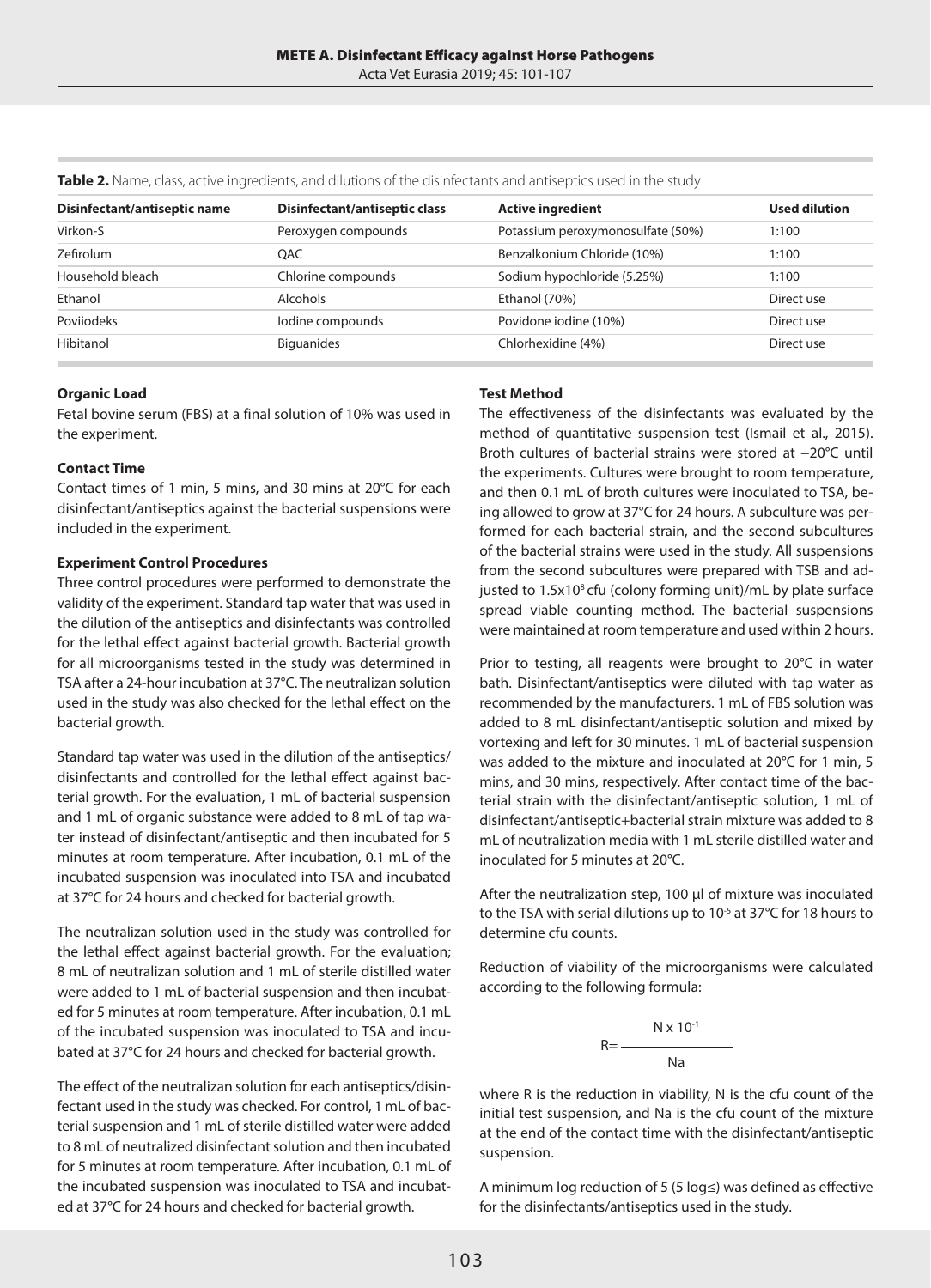**Table 3.** Cfu/mL values of *E. coli* after contact with tested antiseptics and disinfectants at 20°C

| Antiseptics-disinfectants/contact time 1 min |                      |                   | 5 mins 30 mins |
|----------------------------------------------|----------------------|-------------------|----------------|
| Fthanol                                      | 0                    | O                 | O              |
| Chlorhexidine                                | 0                    | O                 | 0              |
| Povidone jodine                              | 0                    | 0                 | 0              |
| Sodium hypochloride                          | $1.04 \times 10^{5}$ | 6x10 <sup>4</sup> | $7x10^{\circ}$ |
| Virkon S                                     | O                    | 0                 | 0              |
| Benzalkonium Chloride                        | O                    | O                 |                |

**Table 4.** Cfu/mL values of *P. aeruginosa* after contact with tested antiseptics and disinfectants at 20°C

| Antiseptics-disinfectants/contact time 1 min |         |               | 5 mins 30 mins    |
|----------------------------------------------|---------|---------------|-------------------|
| Fthanol                                      | Ω       | O             |                   |
| Chlorhexidine                                | 0       | 0             | O                 |
| Povidone jodine                              | ∩       | 0             |                   |
| Sodium hypochloride                          | 5.4x104 | $7\times10^4$ | 3x10 <sup>4</sup> |
| Virkon S                                     | 0       | 0             | O                 |
| Benzalkonium Chloride                        | O       | 0             |                   |

**Table 5.** Cfu/mL values of *Salmonella* spp. after contact with tested antiseptics and disinfectants at 20°C

| Antiseptics-disinfectants/contact time 1 min |                                   |   | 5 mins 30 mins |
|----------------------------------------------|-----------------------------------|---|----------------|
| Fthanol                                      | 0                                 | O | $\mathbf{O}$   |
| Chlorhexidine                                | 0                                 | 0 | O              |
| Povidone jodine                              | U                                 | O |                |
| Sodium hypochloride                          | $8.75x10^3$ $2.2x10^4$ $2.6x10^4$ |   |                |
| Virkon S                                     | 0                                 |   | $\mathbf{r}$   |
| Benzalkonium Chloride                        | O                                 |   |                |

# **Results**

#### **Experiment Control**

Test results indicated that no antibacterial effect of the neutralizan solution was determined for all tested microorganisms in the study. The neutralizan effect of the neutralizan solution against antiseptics/disinfectants was evaluated for each disinfectant and antiseptic as well. No inhibition in bacterial growth was determined for each neutralized disinfectant and antiseptic used in the study (data not shown).

# **Antibacterial Activity of the Tested Antiseptics and Disinfectants**

According to the standards, animicrobials tested must show a minimum 5 log (10<sup>5</sup>) reduction in cfu/mL to be considered as effective. After the determined contact times with 70% etha**Table 6.** Cfu/mL values of *S. zooepidemicus* after contact with tested antiseptics and disinfectants at 20°C

| Antiseptics-disinfectants/contact time | 1 min             |          | 5 mins 30 mins |
|----------------------------------------|-------------------|----------|----------------|
| Fthanol                                | 0                 | 0        |                |
| Chlorhexidine                          | 0                 | 0        |                |
| Povidone jodine                        | O                 | 0        |                |
| Sodium hypochloride                    | 4x10 <sup>1</sup> | $\Omega$ |                |
| Virkon S                               | 0                 | 0        | $\Omega$       |
| Benzalkonium Chloride                  |                   | ∩        |                |

**Table7.** Cfu/mL values of *S. equi* after contact with tested antiseptics and disinfectants at 20°C

| Antiseptics-disinfectants/contact time 1 min |                      |   | 5 mins 30 mins                            |
|----------------------------------------------|----------------------|---|-------------------------------------------|
| Fthanol                                      | 0                    | 0 |                                           |
| Chlorhexidine                                | 0                    | 0 |                                           |
| Povidone jodine                              | 0                    | ∩ |                                           |
| Sodium hypochloride                          | 2.02x10 <sup>4</sup> |   | 1.92x10 <sup>4</sup> 1.17x10 <sup>4</sup> |
| Virkon S                                     | 0                    | 0 |                                           |
| Benzalkonium Chloride                        | ∩                    | ∩ |                                           |

**Table 8.** Cfu/mL values of *R. equi* after contact with tested antiseptics and disinfectants at 20°C

| Antiseptics-disinfectants/contact time 1 min |                      |            | 5 mins 30 mins |
|----------------------------------------------|----------------------|------------|----------------|
| Fthanol                                      | 0                    | 0          |                |
| Chlorhexidine                                | 0                    | 0          |                |
| Povidone jodine                              | O                    | ∩          |                |
| Sodium hypochloride                          | 2.31x10 <sup>3</sup> | $1.9x10^4$ | 0              |
| Virkon S                                     | O                    | 0          | O              |
| Benzalkonium Chloride                        |                      |            |                |

nol, chlorhexidine, povidone iodine, virkonS (1/100), and benzalkonium chloride, a 8.17 log reduction was identified against *E. coli*, *P. aeruginosa*, *Salmonella* spp., *S. zooepidemicus*, *S. equi*, *R. equi*, and *S. aureus* in the presence of the organic load (10% FBS). But on the other hand, sodium hypochloride (1/100) failed to pass the test standard against *E. coli* after 1 min and 5 mins; against *P. aeruginosa* after 1 min, 5 mins, and 30 mins; against *Salmonella* spp. after 1 min, 5 mins, and 30 mins; against *S. equi* after 1 min, 5 mins, and 30 mins; against *R. equi* after 1 min and 5 mins; and against *S. aureus* after 1 min and 5 mins contact times in the presence of organic load (10% FBS). The cfu/ml of bacterial agents after 1 min, 5 mins, and 30 mins contact times with the antiseptics and disinfectants are listed as in the tables (Tables 3-9). Results of reduction in viabilities (log reduction) obtained in the present study were given as graph (Figure 1).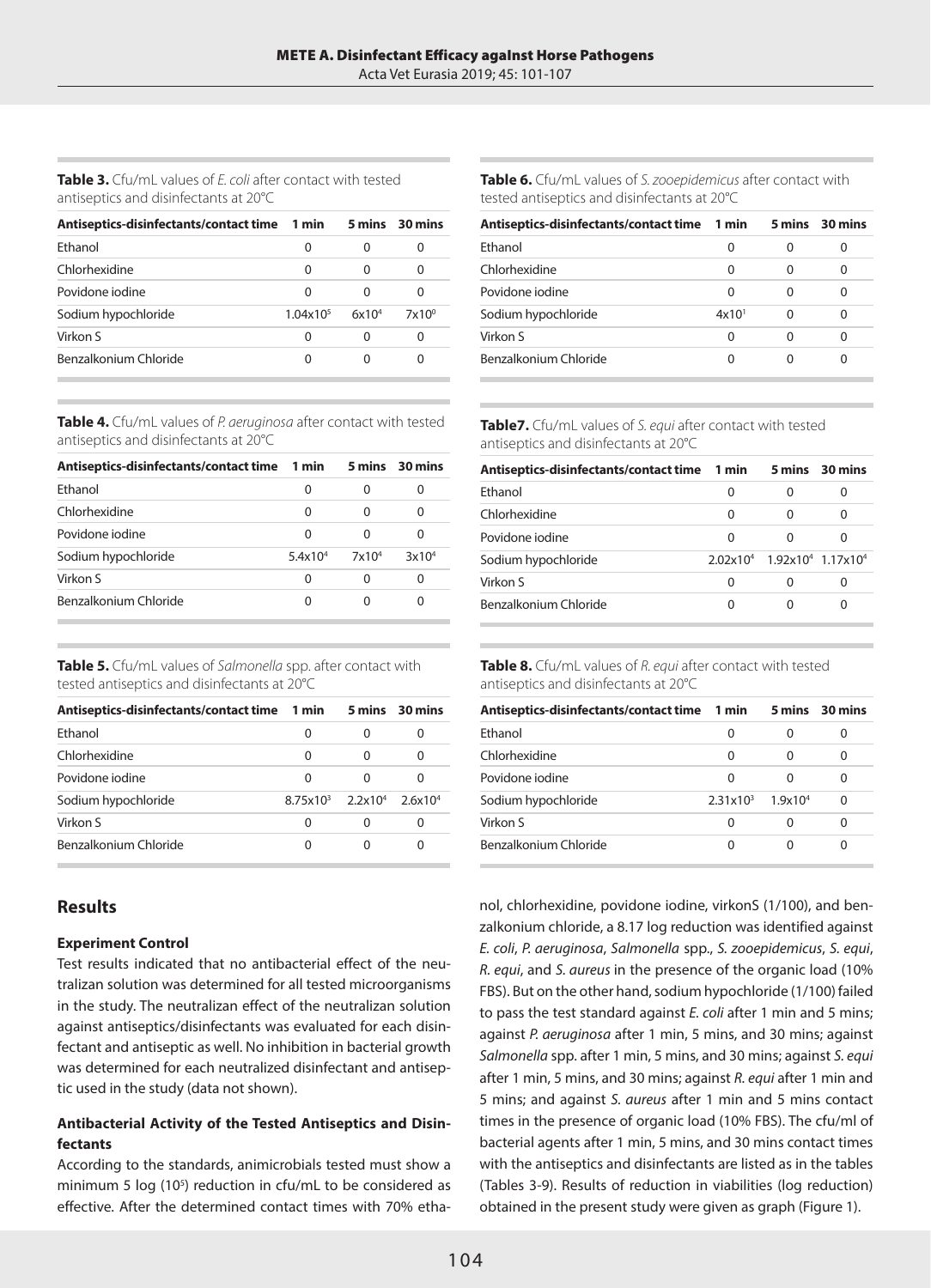Acta Vet Eurasia 2019; 45: 101-107



**Figure 1.** Results of reduction in viability (log reductions) of bacterial isolates against tested antiseptics/disinfectants

**Table 9.** Cfu/mL values of *S. aureus* after contact with tested antiseptics and disinfectants at 20°C

| Antiseptics-disinfectants/contact time 1 min |   |                                 | 5 mins 30 mins |
|----------------------------------------------|---|---------------------------------|----------------|
| Fthanol                                      | O | O                               |                |
| Chlorhexidine                                | 0 | 0                               |                |
| Povidone jodine                              | U | U                               |                |
| Sodium hypochloride                          |   | $1.39x105$ 1.11x10 <sup>5</sup> | ∩              |
| Virkon S                                     | O | O                               | 0              |
| Benzalkonium Chloride                        |   | O                               |                |

# **Discussion**

The use of disinfectants and antiseptics is of paramount importance in biosecurity and infection control in individuals and populations. Proper use of disinfectants and antiseptics could be expected to be cheaper than economic cost of antimicrobial treatment in horses or loss of part or all of that horse population due to a disease outbreak (Dwyer, 1995). Microorganisms are known to vary in their susceptibility against disinfectants and antiseptics, and some studies reveal that the efficacy of disinfectants are gradually reduced (Orji, 2014). Inappropriate consumption, inaccurate concentration, and lack of training for

preparation and storage are the most common reasons of increasing resistance to disinfectants (Zareniya et al., 2017).

Karayıldırım and Çelenk (2016) expressed that 20% benzalkonium chloride was found to be effective against *E. coli*, *S. aureus,* and *P. aeruginosa* with a 1 min contact time. In the present study, it was determined that the 1/100 dilution of 10% benzalkonium chloride was also effective (log  $5 \le$  reduction) in 1 min, 5 mins, and 30 mins against the same bacteria that were isolated from clinical cases of horses. Gehan et al. (2009) indicated that 1% of benzalkonium chloride was effective against *P. aeruginosa*, *E. coli*, *S. typhimurium,* and *S. aureus* at the 30 min contact time. In another study, 3% of benzalkonium chloride achieved a 5 log reduction in 30 mins, and 1% in 60 mins (El Aal et al., 2008). Fazlara and Ekhtelat (2012) described that *Listeria monocytogenes* was the most susceptible bacteria to benzalkonium chloride, followed by *S. aureus* and *E. coli*, respectively, according to the minimum inhibitory concentration (MIC) and minimum bactericidal concentration (MBC) test results. Considering all these results, in addition to 20% after 1 min of contact time, 1% and 3% concentration of benzalkonium chloride after 30 mins of contact time, and 1/100 dilution of %10 benzalkonium chloride can be used for inactivating *E. coli*, *S. aureus,* and *P. aeruginosa* after 1 min, 5 min, and 30 mins contact time.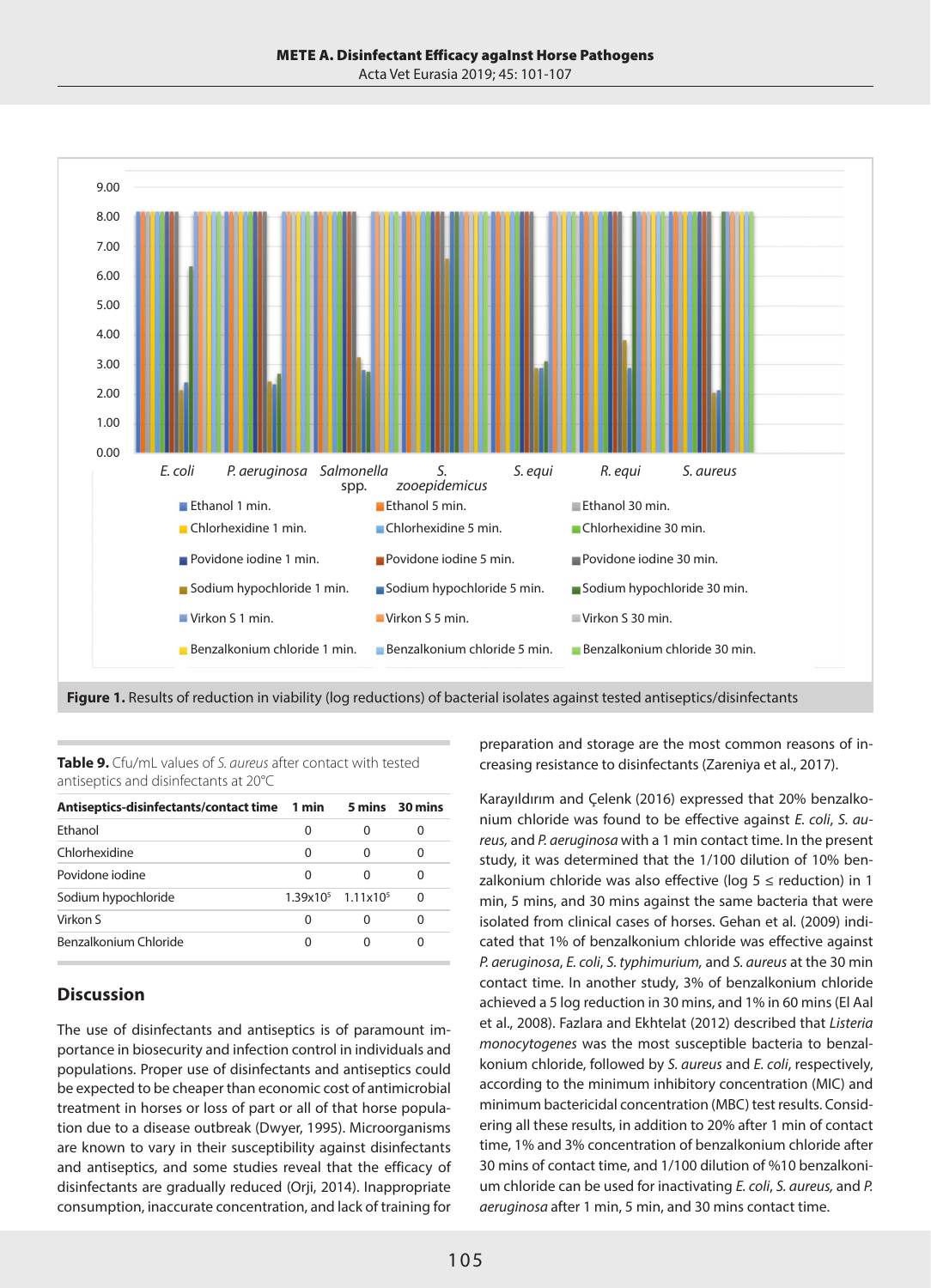Saklou et al. (2016) determined that the mist application of 2% of peroxymonosulfate compound disinfectant at 30 mins contact time created a 84%, 99%, and 99% reduction against *S. enterica*, *P. aeruginosa,* and *S. aureus,* respectively, and it was found to be effective if used after cleaning of the surfaces. Gehan et al. (2009) found that 1% peroxymonosulfate compound was effective against *P. aeruginosa*, *E. coli*, *S. typhimurium,* and *S. aureus* after 30 mins of contact time in the presence of organic matter. Chima et al. (2013) also declared that peroxymonosulfate compound was 100% effective against *Salmonella* spp., *E. coli*, *Klebsiella* spp., and *P. aeruginosa*. Another study also yielded that 1/100 dilution of 50% peroxymonosulfate compound demonstrated 5 log ≤ reduction against *S. typhimurium* ATCC 13311 strain (Jang et al., 2017). These results were in concordance with the present study's results: 50% peroxymonosulfate disinfectant in 1/100 dilution showed a 8.17 log reduction at 1 min, 5 mins, and 30 mins, and it was found to be effective (5 log ≤) for all pathogens that participated in the study and found to be effective against the same bacterial pathogens of the previous studies. The present study's results for the peroxymonosulfate compound have been also confirmed in previous studies.

In the present study, 5.25% sodium hypochloride in 1/100 dilution failed to create the 5 log ≤ reduction against *P. aeruginosa* at 1 min, 5 mins, 30 mins and *S. aureus* at 1 min and 5 mins of contact time. But contrary to the present study, 5% sodium chloride in 1/100 dilution showed 7.22 and 8.11 log reductions at 5 mins and 30 mins, respectively, in a previous study (Bhosale, 2017). The discrepancy might have been due to the difference of the antimicrobial resistancy of bacterial strains tested in the studies. On the other hand, Addie et al. (2015) specified that household bleach produced a 5 log ≤ reduction in *E. coli* 0157:H7 and *Salmonella typhimurium* after 1 min contact time. In the present study, the household bleach was used in 1/100 dilution so that the efficacy might have been reduced due to the dilution factor. In parallel, Avcı and Otkun (2017) claimed that the 1/100 dilution of sodium chloride was ineffective against *S. aureus* and *P. aeruginosa* after 1 min and 2 mins contact time but effective after 5 mins, 10 mins, and 30 mins contact time. According to the author, further studies should be designed to test more concentrated dilutions or direct use of the sodium hypochloride against the same pathogens in to test the antimicrobial efficacy. It was also claimed that sodium hypochloride was inactivated by organic debris (Addie et al., 2015). Another reason for reduction in the efficacy of sodium hypochloride against the tested pathogens might have been the interaction with organic material (10% FBS) in the present experiment.

Zareniya et al. (2017) determined that povidone iodine was more effective than 70% ethanol in 49 *P. aeruginosa* isolates according to MIC and MBC values. In the present study both antiseptics demonstrated a full reduction (8.17 log) in *P. aeruginosa*. In another study, 10% povidone iodine was found to be effective after 1 min contact time against *S. aureus*, *P. aeruginosa*, and *E. coli* (Avcı and Otkun, 2017). In the same study 70% ethanol was effective against *P. aeruginosa* and *E. coli*, but just ineffective against *S. aureus* after 1 min contact time. After 2 mins, 5 mins, 10 mins, and 30 mins, 70% ethanol was found to be effective by Avcı and Otkun (2017). The present study revealed that 70% ethanol and 10% povidone iodine demonstrated efficacy (5 log ≤) against *P. aeruginosa*, *S. aureus*, and *E. coli* after 1 mins, 5 mins, and 30 mins contact time, and the results were mostly in concordance with Avcı and Otkun's (2017) results. According to the past and present study results, 70% ethanol and 10% povidone iodine can be used for antisepsis and disinfection purposes. The present study has some limitations, such as limited number of field bacterial isolates were tested, and a single test method (quantative suspension test) was used. Therefore, future studies should include more of field strains and evaluate different efficacy methods to monitor the antimicrobial activity of the tested disinfectants.

In conclusion, 50% peroxymonosulfate compound in 1/100 dilution; 10% benzalkonium chloride in 1/100 dilution as disinfectants; and 70% ethanol, 4% chlorhexidine, and 10% povidon iodine as antiseptics may be used in equine hospitals and equine care facilities as decontaminating agents against *E. coli*, *P. aeruginosa*, *Salmonella* spp., *S. zooepidemicus*, *S. equi*, *R. equi*, and *S. aureus* after 1 min, 5 mins, and 30 mins contact time. Sodium hypochloride in 1/100 dilution did not yield satisfactory results, and it failed to achieve a 5-log reduction against most of the bacterial agents tested in the study. The dilution ratio of sodium hypochloride may be decreased or used without diluting while testing against the bacterial agents in further studies. The present study tested one field isolate of each bacterial species against disinfectants and antiseptics as representatives. Future comprehensive studies should also be performed with multiple field and reference strains of *E. coli*, *P. aeruginosa*, *Salmonella* spp., S*. zooepidemicus*, *S. equi*, *R. equi,* and *S. aureus,* as well as other bacterial and mycotic pathogens with different analytical methods to evaluate the antimicrobial efficacies of the disinfectants and antiseptics.

**Peer-review:** Externally peer-reviewed.

**Conflict of Interest:** The author has no conflicts of interest to declare.

**Financial Disclosure:** The authors declared that this study has received no financial support.

## **References**

**Addie, D.D., Corine, B.B., Egberink, H., Frymus, T., Jones, T.G., Hartmann, K., Horzinek, M.C., Hosie, M.J., Lloret, A., Lutz, H., Marisilio, F., Pennisi, M.G., Radford, A.D., Thiry, E., Truyen, U., Möstl, K., 2015.** Disinfectant choices in veterinary practices, shelters and households ABCD guidelines on safe and effective disinfection for feline enviroments. Journal of Feline Medicine and Surgery 17, 594- 605. **[\[CrossRef\]](https://doi.org/10.1177/1098612X15588450)**